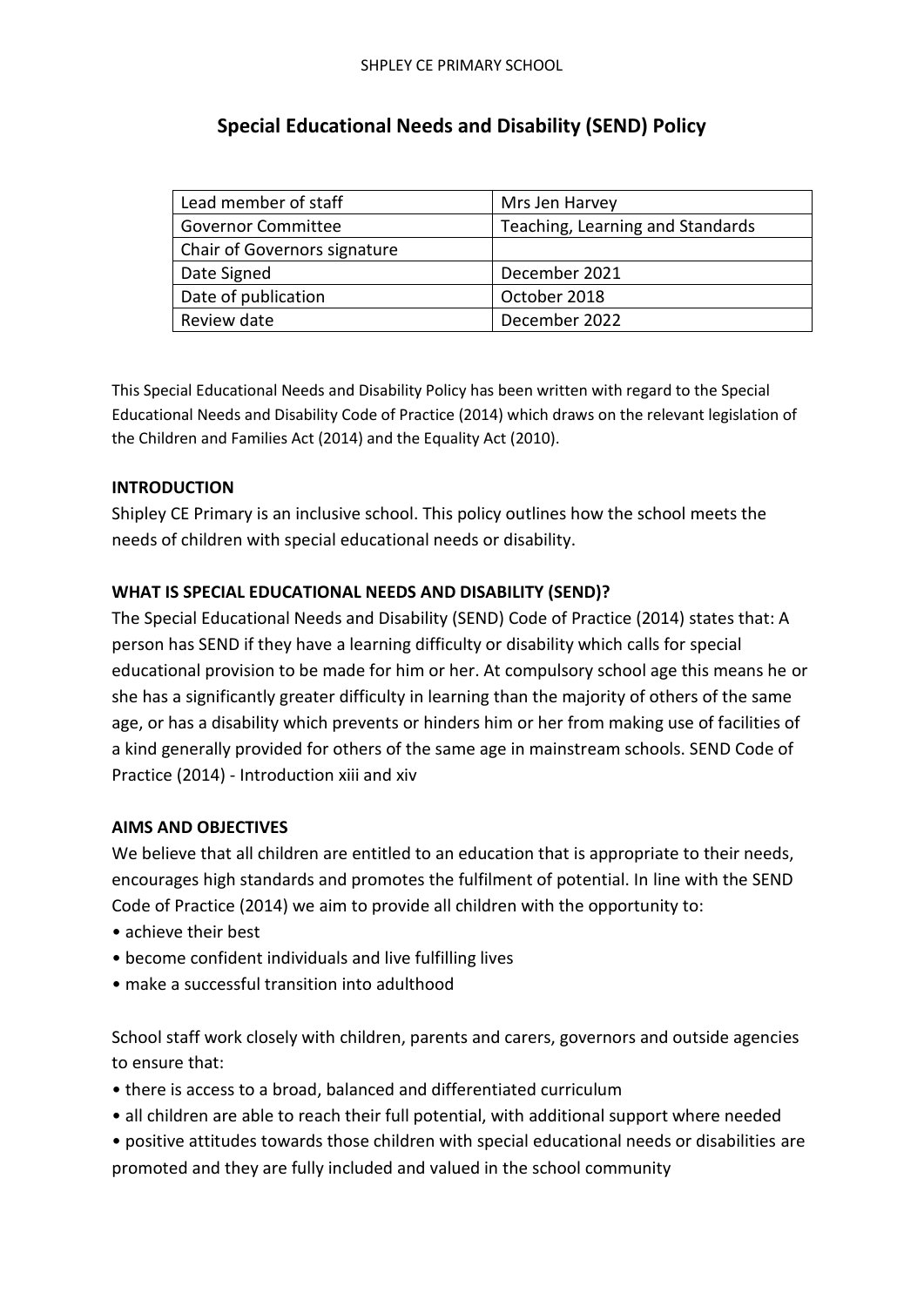• appropriate resources for children with special needs or disabilities are provided, adapting the physical environment as necessary (in line with the Equality Act 2010)

- children with special needs are able to participate in classroom activities without the learning of other children being disadvantaged
- the designated teacher (SENCo) oversees the quality of SEND provision
- parents/ carers are encouraged to work in partnership with school and outside agencies

• good communication exists within the school and between schools when children are transferring between settings

# **WHO IS RESPONSIBLE FOR CHILDREN WITH SPECIAL EDUCATIONAL NEEDS AND DISABLITIES?**

At Shipley CE Primary every teacher is a teacher of SEND pupils. Class teachers are responsible and accountable for the progress and development of the children in their class. In addition, the SENCo is responsible for overseeing SEND in the school. The key responsibilities of the SENCo, outlined in the SEND Code of Practice (2014) are:

- overseeing the day-to-day operation of the school's SEND policy
- co-ordinating provision for children with SEND
- advising on the graduated approach to providing SEND support
- advising on the deployment of the school's delegated budget and other resources to meet children's needs effectively
- liaising with parents of children with SEND
- liaising with early years providers, other schools, educational psychologists, health and social care professionals, and independent or voluntary bodies
- being a key point of contact with external agencies
- liaising with potential next providers of education to ensure a child and their parents are informed about options and a smooth transition is planned

• working with the school governors to ensure that the school meets its responsibilities under the Equality Act (2010) with regard to reasonable adjustments and access arrangements

• ensuring that the school keeps the records of all children with SEND up-to-date

# **IDENTIFYING CHILDREN WITH SPECIAL EDUCATIONAL NEEDS OR DISABILITIES**

There is a clear process for identifying and responding to SEND. Class teachers, supported by the Senior Leadership Team, make regular assessments of children's progress. When monitoring children's progress, class teachers will be looking for children who have made less than expected progress given their age and individual circumstances. They will be looking to see if progress:

- is significantly slower than that of their peers from the same baseline
- fails to match or better the child's previous rate of progress
- fails to close the attainment gap between the child and their peers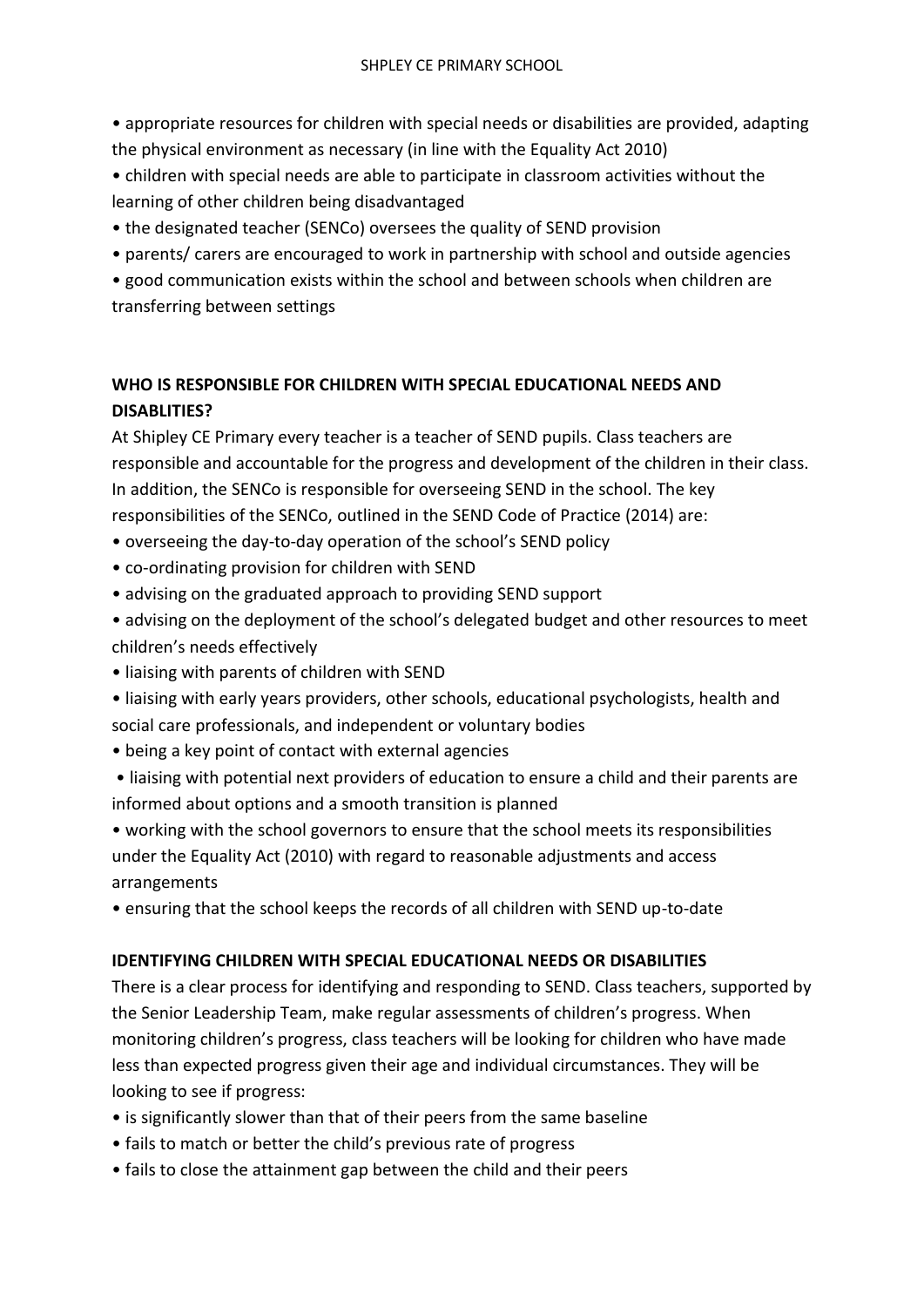Children who have been identified as having special educational needs or disabilities and who are receiving SEND Support are placed on the school's SEND register. Children's SEND needs are categorized into the following four areas:

- Communication and Interaction
- Cognition and Learning
- Social, Emotional and Mental Health Difficulties
- Sensory and/or Physical Needs

We recognise that if a child is not making sufficient progress, it does not automatically mean that the child has SEND. For example the following factors do not necessarily constitute SEND:

- English as an additional language (EAL)
- persistent, disruptive or withdrawn behaviour
- being in receipt of a Pupil Premium Grant

Although a child may not have SEND, the school recognises that many children may need a little extra support at some point in their school life. Those children who access a group intervention but are not registered as having SEND are recorded as receiving Additional Needs rather than SEND Support. The school's system for recording children's level of support as either Additional Needs or SEND Support is in keeping with all the schools in The Weald locality.

#### **A GRADUATED APPROACH TO SEND**

If the school has concerns about the progress of a child, it will take action to remove barriers to learning and put effective special educational provision in place. The school adopts a graduated approach to this support. The child will be supported through different waves of provision. Wave 1 provision includes strategies that are available to all children. Wave 2 provision includes small group interventions whilst Wave 3 provision is individual targeted support. The three waves of provision are discussed in greater detail below.

#### **Wave 1 Provision**

If a class teacher has concerns about a child, the school's first response is to ensure that the child receives high quality teaching, targeted at the area of weakness. Wave 1 provision includes strategies like table top spelling lists, visual prompts or sensory equipment. Strategies are available to all children. After an agreed length of time, the child's progress will be reviewed. If the child is making progress, the child may continue to be monitored at Wave 1. However, the decision may be taken to put Wave 2 provision in place.

#### **Wave 2 Provision**

Wave 2 provision is when a child accesses a small group intervention that is in addition to the class teacher's standard planning. Examples of Wave 2 interventions include:

- Specific maths support
- Specific literacy support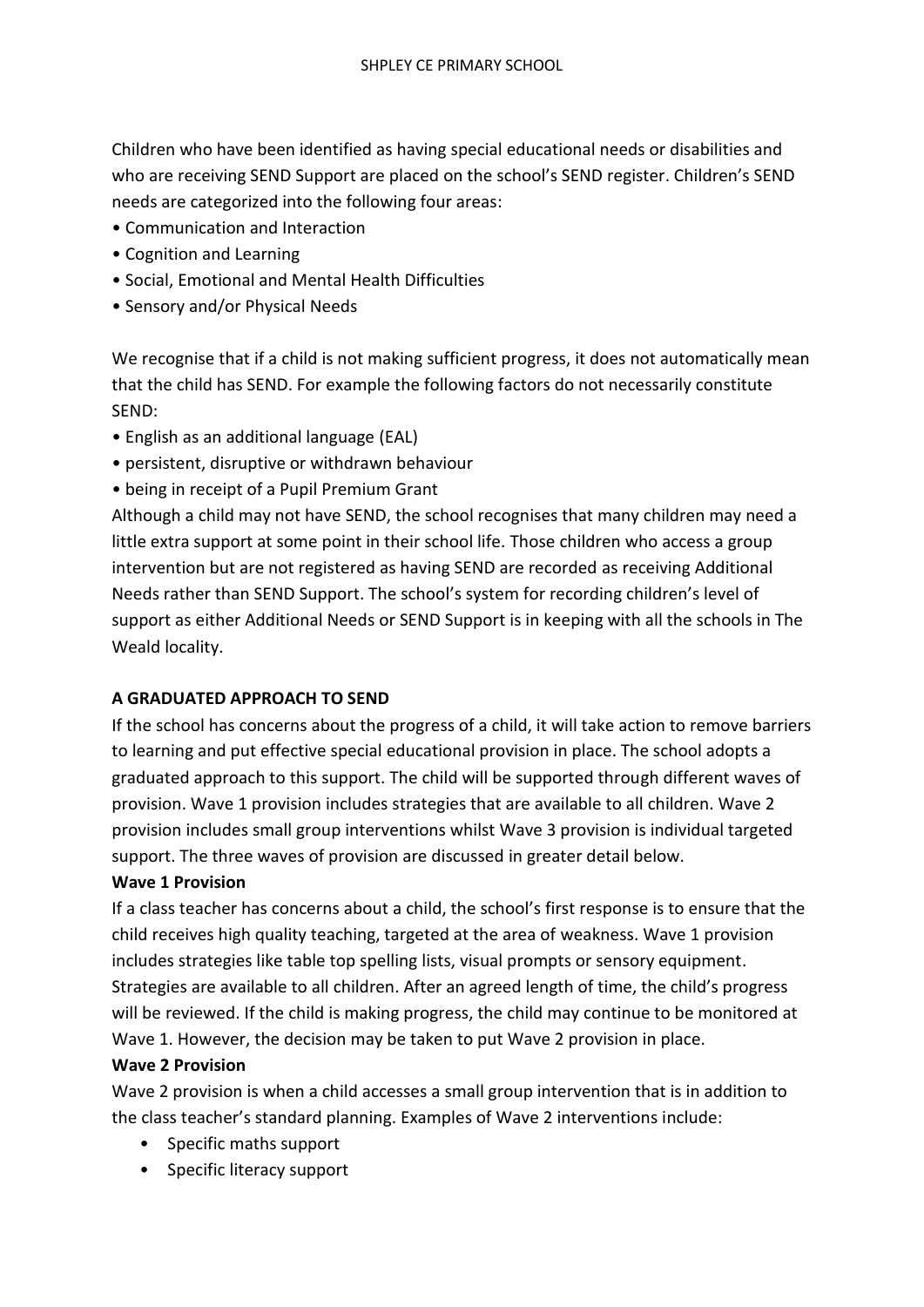- Handwriting programme
- Jump Ahead gross and fine motor skills programme
- Social Skills group
- Language Skills group

If a child accesses a Wave 2 provision then the SENCo will add this to the school's Provision Map that measures impact and value for money. Children registered at SEND Support will also have an Individual Education Plan (IEP). An IEP will have approximately three targets which will be reviewed at least termly. (see appendix 1)

Some children also have a **Pupil Profile**. The Pupil Profile gives children the opportunity to share key information about themselves. Children are asked to write under the following headings:

- What people like and admire about me…
- What things are important to me…
- How I like to be supported…
- A wish for the future…

Pupil Profiles are undated to support any transition period.

#### **Wave 3 Provision**

Wave 3 provision is individual targeted support. The SENCo and class teacher may decide to put Wave 3 provision in place if a child fails to make progress through Wave 2 support. Examples of Wave 3 interventions include:

- Individual Maths or Literacy support
- Precision Teaching individual targeted work on reading & spelling
- Language skills support
- Therapy based support

Regardless of whether a child is accessing Wave 1, Wave 2 or Wave 3 provision, the support will take the form of a four-part cycle of Assess, Plan, Do and Review. This four-part cycle ensures that a child's progress is constantly monitored and ensures that the intervention in place is both relevant and effective.

**Assess** – The SENCo and class teacher carry out an analysis of the child's needs. This draws on the teacher's assessments, previous progress and attainment of the child, as well as the views of the child and parent.

**Plan** – The SENCo and class teacher agree in consultation with the parent and child the adjustments, interventions and support to be put in place, along with a clear date for review.

**Do** – Although the class teacher remains responsible for working with the child on a daily basis, the child may access Wave 1, Wave 2 or Wave 3 interventions. Interventions may delivered by the SENCo, the class teacher or Teaching Assistants (TAs).

**Review** – The effectiveness of the support and interventions and their impact on the child's progress are reviewed and evaluated in line with the agreed date. The child and parent's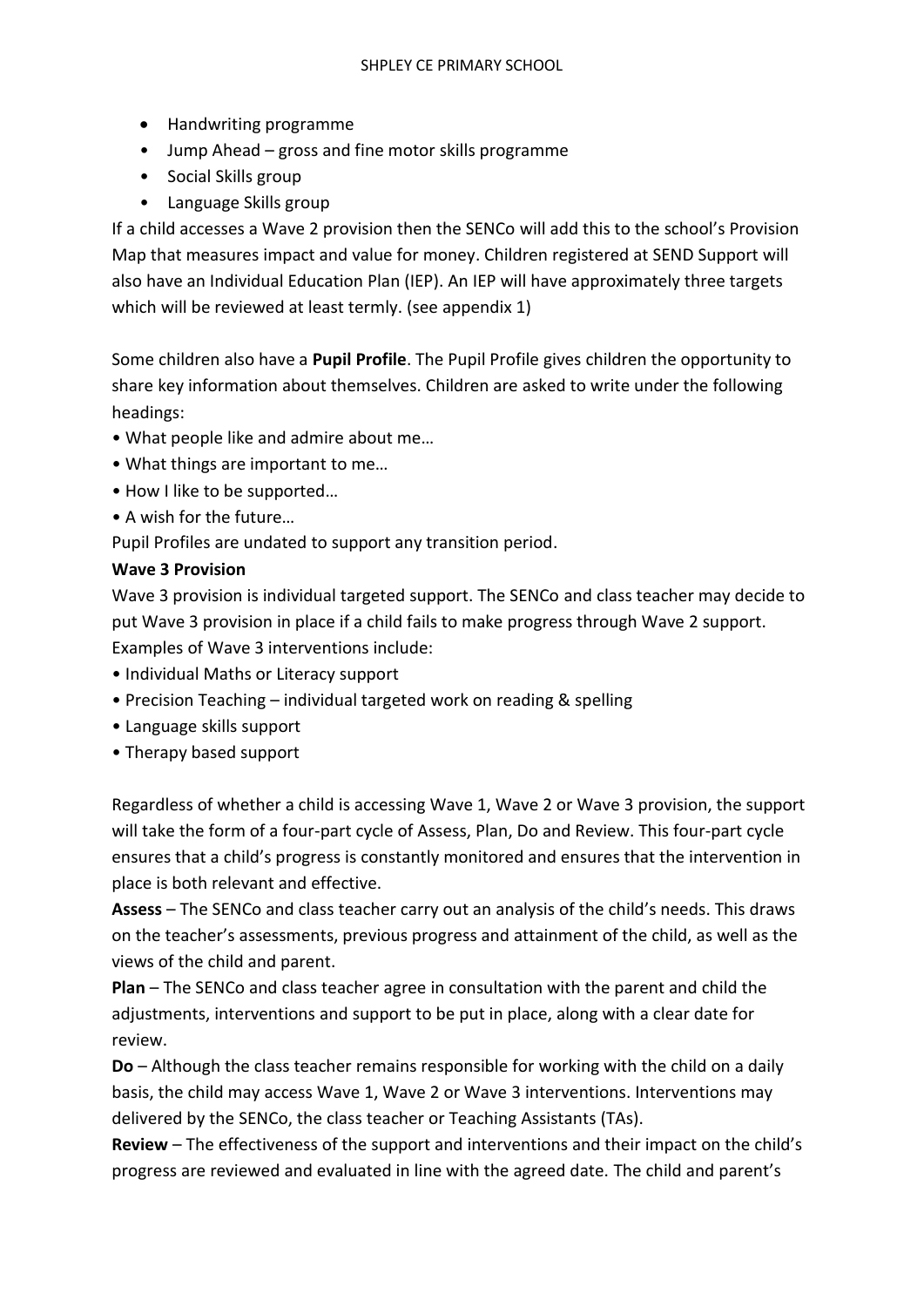views form part of this review. The SENCo and class teacher will revise the support in light of the child's progress and development, deciding on any changes that need to be made to the provision.

## **INVOLVING THE SUPPORT OF OUTSIDE AGENCIES**

Where a child continues to make less than expected progress, the school may decide to involve the support of outside agencies. These may include:

- Educational Psychologists
- Speech and Language Therapists
- Physiotherapists
- Occupational therapists
- Sensory Support Team
- Social Communication Team
- Advisory Teachers
- CAMHS
- School Nurse, GP or Child Development Centre
- Family Support Workers

The SENCo will fully involve parents in any decision to access outside agency support. Any advice received will be incorporated into the child's Individual Education Plan (IEP).

## **REQUESTING AN EDUCATION, HEALTH AND CARE PLAN (EHCP)**

We constantly monitor the effectiveness of SEND provision. However, if a child continues to make less than expected progress, the school, in collaboration with parents and an Educational Psychologist, may decide to request an Education, Health and Care needs assessment. An EHCP assessment will allow the local authority the chance to assess whether it needs to make provision for a child through an EHCP. During this assessment the school, child, parents and outside agencies need to submit up-to-date assessments and reports to support the application. If the local authority decide to grant an EHCP, the school, child, parents and outside agencies will continue to work closely together, to monitor the child's progress following the Assess, Plan, Do and Review cycle. Further information on requesting an EHC needs assessment can be obtained through the school's SENCo or through the West Sussex Local Offer or West Sussex Information Advice & Support Service

#### **TRAINING AND RESOURCES**

Shipley CE Primary is a member of The Weald Alliance SEND Hub. The SENCo meets with other SENCos in the locality each half term. Through these meetings the SENCo accesses the skills and advice of other SENCos as well as training opportunities from outside agencies. Through membership to The Weald Alliance SEND Hub, the SENCo, class teachers and TAs can also access training from various outside agencies. The SEND Hub also monitors the needs of parents and organises workshops within the locality. All staff at Shipley CE Primary have received training on how to support children with dyslexic difficulties. Through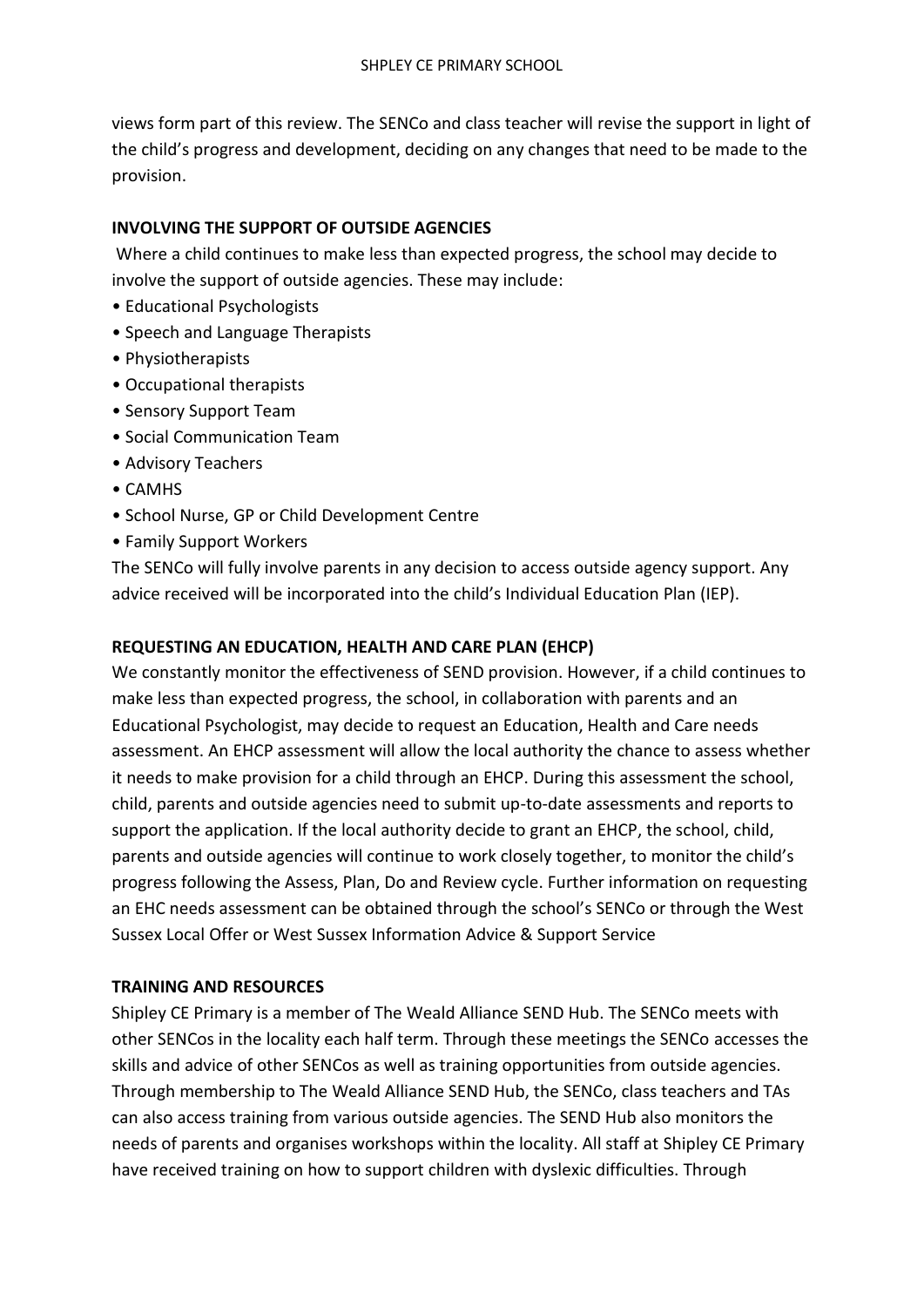membership to The Weald Alliance SEND Hub the school is also able to access some locality owned resources to support children with SEND. These resources supplement the school's own resources which are located in classrooms throughout the school.

## **ACCESSIBILITY**

The mobile classrooms, library and outside grounds are all accessible for wheelchair users. Access through to the main building requires a small amount of assistance The school is installing a ground floor kitchen for use by parents and children.

## **THE GOVERNING BODY**

The governing body challenges the school and its members to secure necessary provision for any child identified as having special educational needs or disability. They ask probing questions to guarantee that all teachers are aware of the importance of providing for these children and ensure that funds and resources are used effectively. The SENCo liaises regularly with the SEND Governor. The governing body in co-production with the SENCo produces an annual SEND Information Report. The governing body and SENCo also update the school's Local Offer annually. Both of these documents can be found on the school's website or are available from the school office.

#### **ADMISSION**

Shipley CE Primary is an inclusive school and children with SEND are admitted to the school in line with the school's agreed admission policy. The school will endeavour to make reasonable adjustments to accommodate a pupil with SEND.

# **DEALING WITH COMPLAINTS**

The school aims to work in partnership with parents to ensure a collaborative approach to meeting children's needs. All complaints are heard through the school's complaints policy and procedure.

#### **REVIEWING THE POLICY**

The Special Educational Needs and Disability (SEND) Policy will be reviewed annually. Date Completed – October 2018 1 st Review Date – October 2019 2<sup>nd</sup> review date - September 2020 3 rd review date – December 2021

SENCo – Jen Harvey SEND Governor – Lucy West